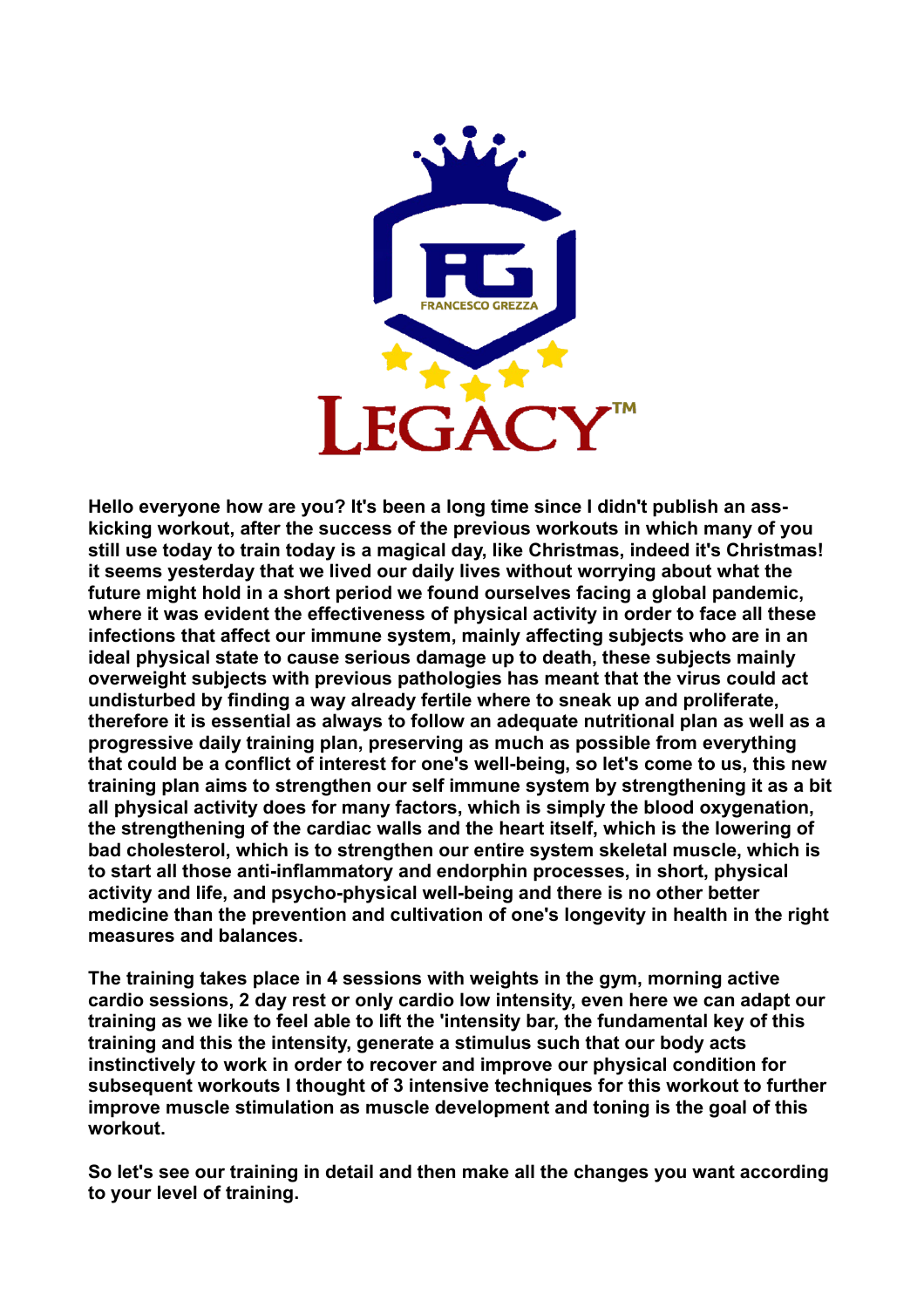

**Early morning cardio without breakfast, you can drink 1 coffee, take some bcaa, some glutamine.**

**20 MINUTE CARDIO SESSION, IT IS POSSIBLE TO RUN, RIDE, CLIMB OR ELLIPTICAL AND IT IS IMPORTANT TO KEEP THE BEATS IN A RANGE OF 150 BPM.**

**POSTWORKOUT IT IS IMPORTANT TO EAT BREAKFAST WITH SIMPLE PROTEIN FOODS AND CARBOHYDRATES.**

**WEIGHTS TRAINING WILL TAKE PLACE IN THE FIRST AFTERNOON OR IN THE EVENING AND IT WILL BE SO COMPOSED:**

**CHEST – BICEPS - ABS**

**BENCH PRESS BARBELL – 5X12-10-8-6-5 (PYRAMID LOAD) - REC. 2' CHEST PRESS MACHINE – 4X12 (SUPER SLOW 4" DOWN) - REC. 2' PARALLEL PRESS HIGH BENCH DUMBBELL- 4X15 - REC. 2' CROSS OVER CABLES – 1X6-8-10-12-MAX (STRIPPING)**

**CURL EZ - 5X 12-10-8-6-6 (PYRAMID LOAD) - REC. 2' CURL CUMBBELL BENCH 45° - 4X12 - REC. 2' CURL HUMMER DUMBBELL 1X6-8-10-12-MAX (STRIPPING) CURL SCOTT BARBELL – 4X12 - REC. 2'**

> **CRUNCH FITBALL – 4X15 - REC. 30" LEG RAISES STATION – 4X15 - REC. 30"**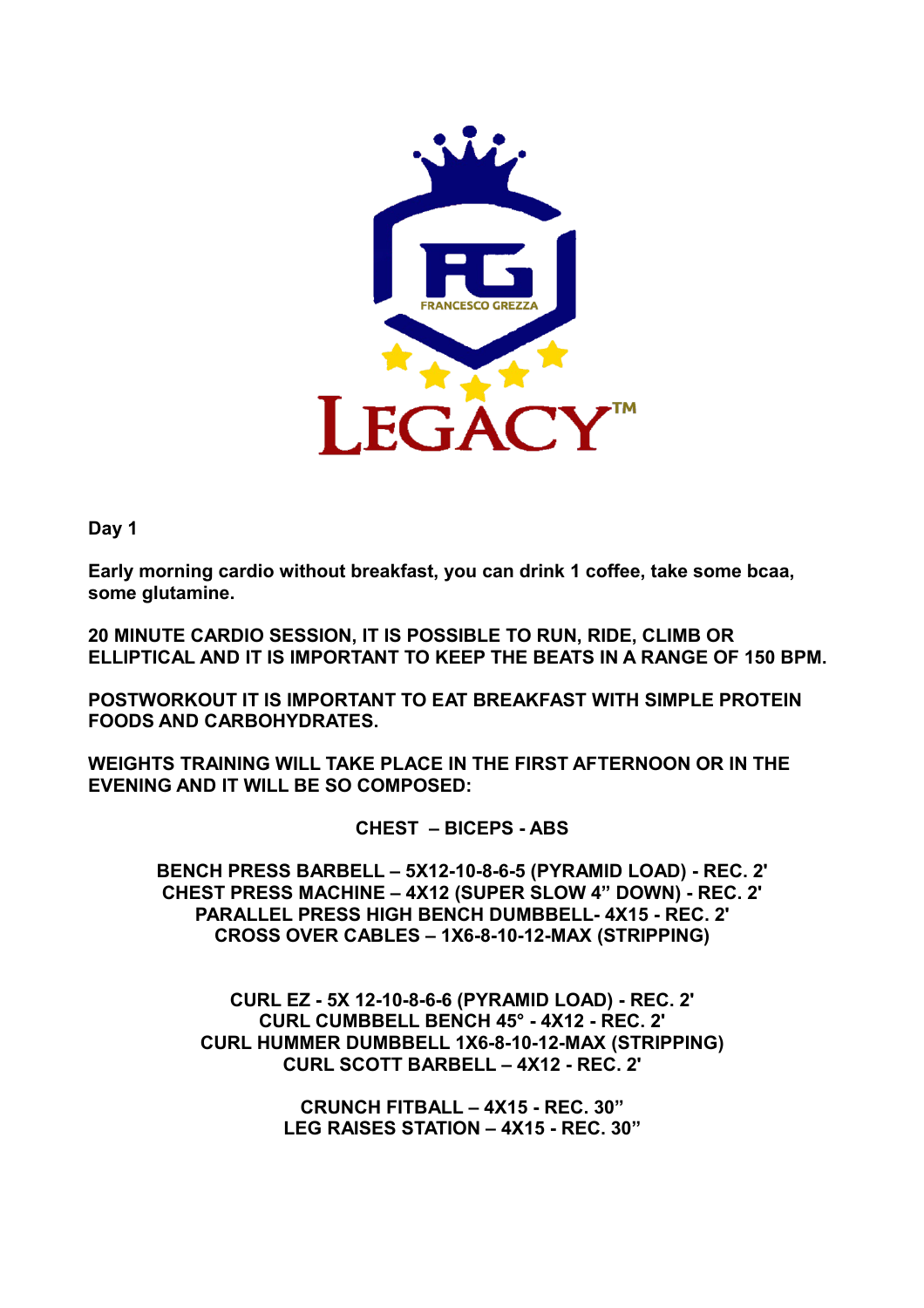

**Early morning cardio without breakfast, you can drink 1 coffee, take some bcaa, some glutamine.**

**20 MINUTE CARDIO SESSION, IT IS POSSIBLE TO RUN, RIDE, CLIMB OR ELLIPTICAL AND IT IS IMPORTANT TO KEEP THE BEATS IN A RANGE OF 150 BPM.**

**POSTWORKOUT IT IS IMPORTANT TO EAT BREAKFAST WITH SIMPLE PROTEIN FOODS AND CARBOHYDRATES.**

**WEIGHTS TRAINING WILL TAKE PLACE IN THE FIRST AFTERNOON OR IN THE EVENING AND IT WILL BE SO COMPOSED:**

**QUAD – BACK - ABS**

**SQUAT BARBELL – 5X12-10-8-6-5 (PYRAMID LOAD) - REC. 2' DUMBELL LUNGE ALTERNATE - 4X12 (SUPER SLOW 4" DOWN) - REC. 2' LEG EXTENSION 1X6-8-10-12-MAX (STRIPPING)**

**LAT MACHINE FRONT – 5X12-10-8-6-5 (PYRAMID LOAD) - REC. 2' ROW BARBELL - 4X12 (SUPER SLOW 4" DOWN) - REC. 2' ROW T-BAR - 1X6-8-10-12-MAX (STRIPPING)**

> **REVERSE CRUNCH FITBALL – 4X15 - REC. 30" CRUNCH BENCH – 4X15 - REC. 30"**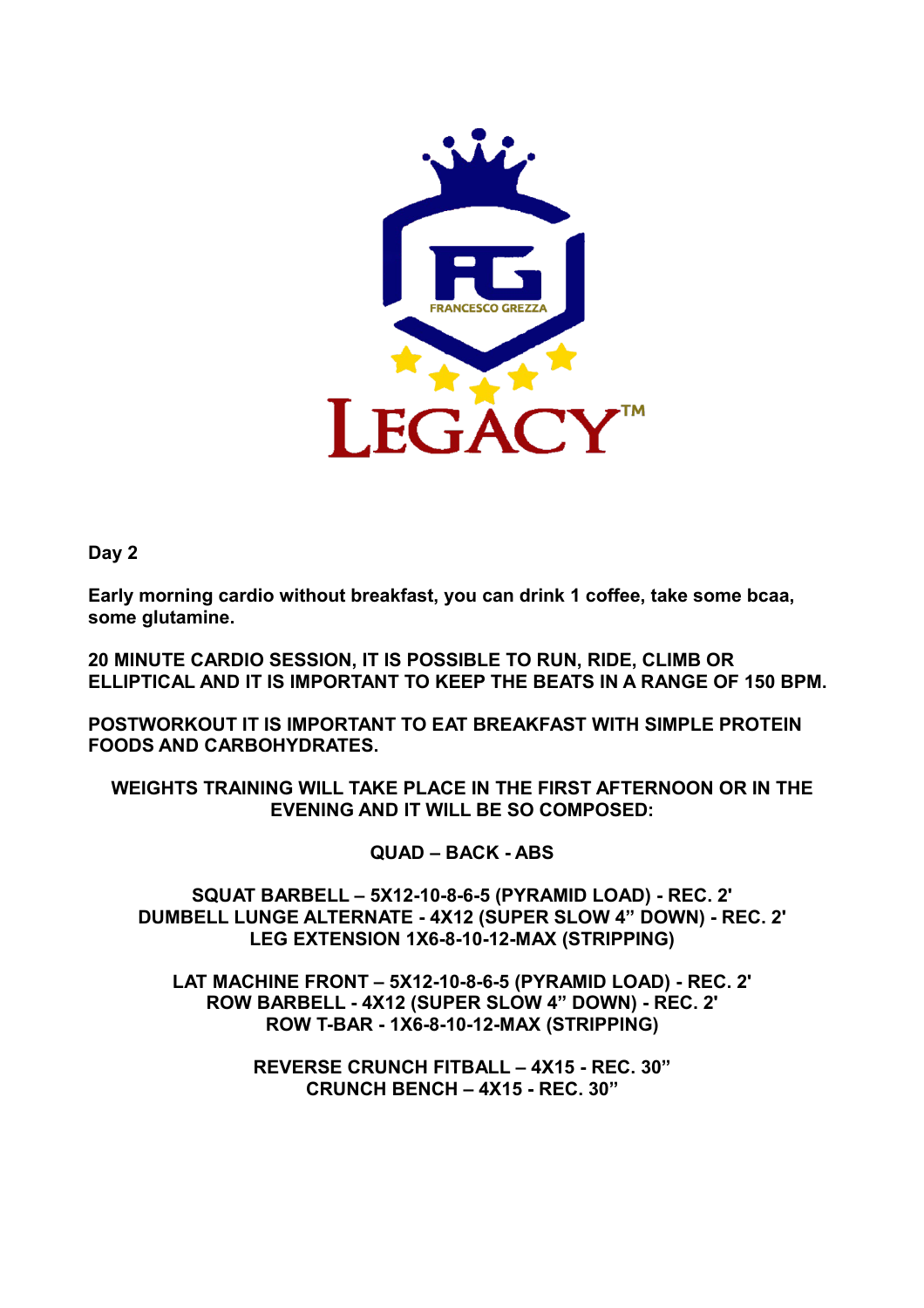

**Early morning cardio without breakfast, you can drink 1 coffee, take some bcaa, some glutamine.**

**20 MINUTE CARDIO SESSION, IT IS POSSIBLE TO RUN, RIDE, CLIMB OR ELLIPTICAL AND IT IS IMPORTANT TO KEEP THE BEATS IN A RANGE OF 150 BPM.**

**POSTWORKOUT IT IS IMPORTANT TO EAT BREAKFAST WITH SIMPLE PROTEIN FOODS AND CARBOHYDRATES.**

**WEIGHTS TRAINING WILL TAKE PLACE IN THE FIRST AFTERNOON OR IN THE EVENING AND IT WILL BE SO COMPOSED:**

**SHOULDER – TRICIPES – ABS**

**MILITARY PRESS – 5X12-10-8-6-5 (PYRAMID LOAD) - REC. 2' SIDE RAISES DUMBELL - 4X12 (SUPER SLOW 4" DOWN) - REC. 2' FRONT RAISES EZ BENCH 45°- 4X12 - REC. 2'**

**PUSH DOWN BAR - 5X12-10-8-6-5 (PYRAMID LOAD) - REC. 2' ROPE FRONT EXTENSION - 4X12 (SUPER SLOW 4" DOWN) - REC. 2' FRENCH PRESS - 1X6-8-10-12-MAX (STRIPPING)**

> **SIT UP – 4X15 - REC. 30" CRUNCH TWIST – 4X15 - REC. 30"**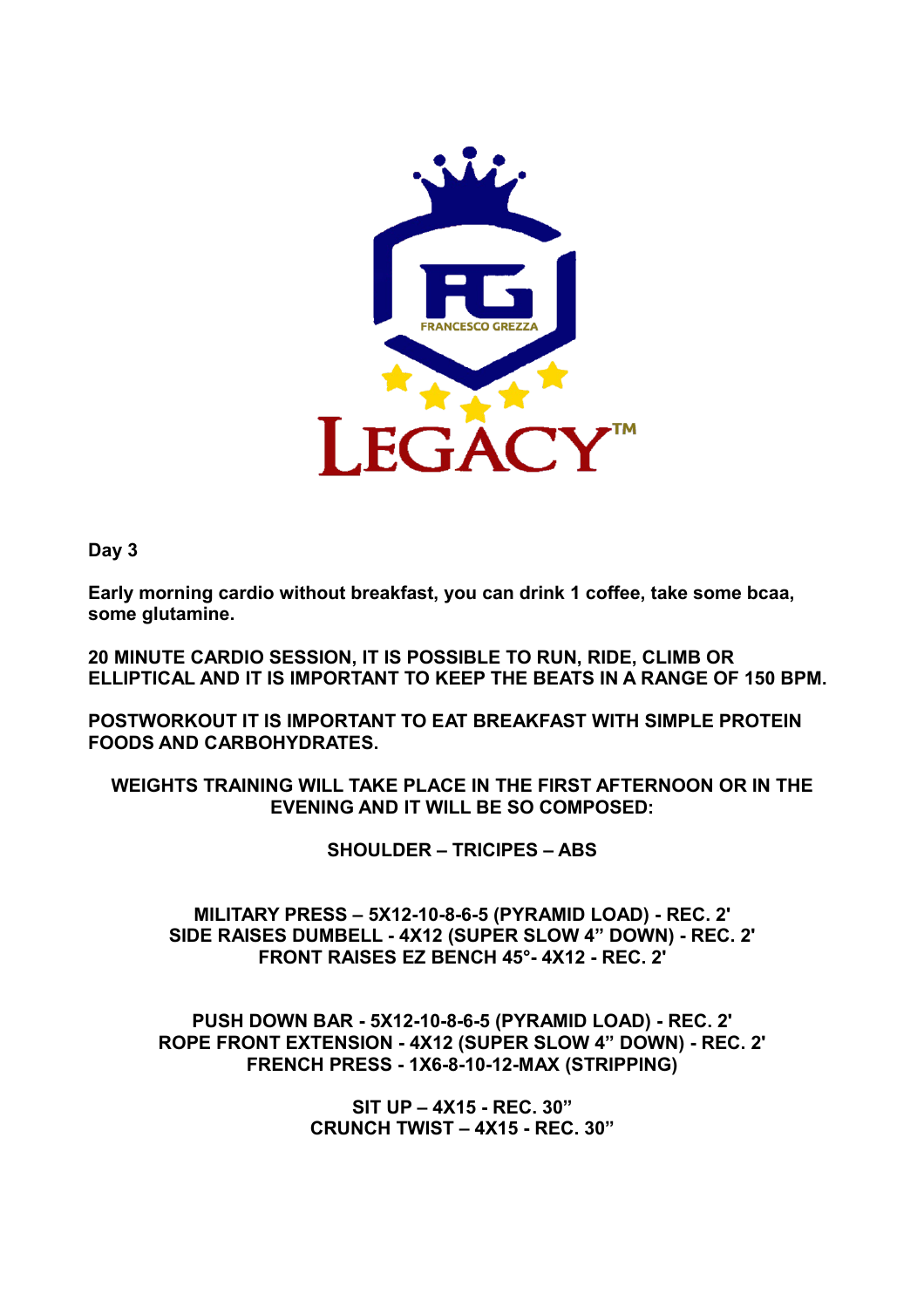

**Early morning cardio without breakfast, you can drink 1 coffee, take some bcaa, some glutamine.**

**20 MINUTE CARDIO SESSION, IT IS POSSIBLE TO RUN, RIDE, CLIMB OR ELLIPTICAL AND IT IS IMPORTANT TO KEEP THE BEATS IN A RANGE OF 150 BPM.**

**POSTWORKOUT IT IS IMPORTANT TO EAT BREAKFAST WITH SIMPLE PROTEIN FOODS AND CARBOHYDRATES.**

**WEIGHTS TRAINING WILL TAKE PLACE IN THE FIRST AFTERNOON OR IN THE EVENING AND IT WILL BE SO COMPOSED:**

**FEMORAL – CALF – ABS**

**ROMANIAN DEADLIFT – 5X12-10-8-6-5 (PYRAMID LOAD) - REC. 2' LEG CURL LYING DOWN - 4X12 (SUPER SLOW 4" DOWN) - REC. 2' LEG CURL STANDING - 1X6-8-10-12-MAX (STRIPPING)**

**CALF SINGLE WITH DUMBBELL – 4X12 (SUPER SLOW 4" DOWN) - REC. 2' CALF LEG PRESS 1X6-8-10-12-MAX (STRIPPING) CALF SEATED – 4X12 - REC. 2'**

> **CRUNCH OBLIQUE DUMBELL – 4X15 - REC. 30" CRUNCH ROPE HIGH CABLE – 4X15 - REC. 30"**